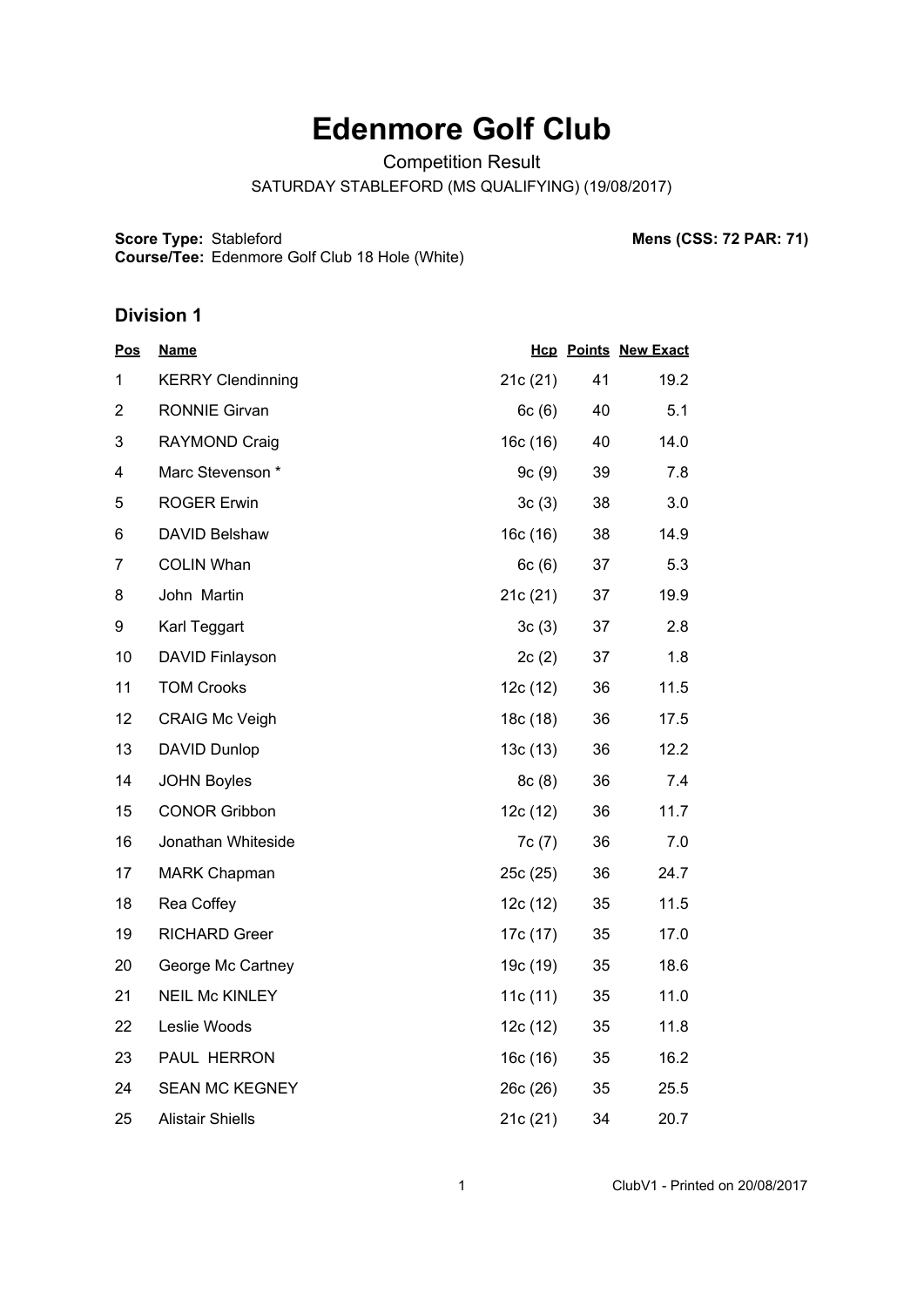| <u>Pos</u> | <b>Name</b>             |          |    | <b>Hcp Points New Exact</b> |
|------------|-------------------------|----------|----|-----------------------------|
| 26         | <b>CATHAL Austin</b>    | 22c (22) | 34 | 21.6                        |
| 27         | <b>NEIL Lamont</b>      | 13c (13) | 34 | 12.9                        |
| 28         | <b>ALAN Patterson</b>   | 13c (13) | 34 | 12.8                        |
| 29         | <b>BRIAN Robinson</b>   | 13c(13)  | 34 | 12.6                        |
| 30         | <b>Greig Stewart</b>    | 20c(20)  | 33 | 19.6                        |
| 31         | <b>ALISTAIR Simpson</b> | 15c (15) | 33 | 14.5                        |
| 32         | <b>AARON Robinson</b>   | 6c(6)    | 33 | 6.0                         |
| 33         | ROB Mc DOWELL           | 7c (7)   | 33 | 7.0                         |
| 34         | <b>BRIAN Weir</b>       | 7c (7)   | 33 | 6.5                         |
| 35         | Mark Fraser             | 19c (19) | 33 | 18.5                        |
| 36         | <b>STEPHEN Hylands</b>  | 8c(8)    | 33 | 7.8                         |
| 37         | <b>Wesley Lindsay</b>   | 3c(3)    | 33 | AWAY                        |
| 38         | Denis Burns             | 15c(15)  | 33 | 15.0                        |
| 39         | <b>WAYNE SLOAN</b>      | 6c(6)    | 33 | 6.1                         |
| 40         | Paul Gardiner           | 19c (19) | 33 | 19.2                        |
| 41         | <b>STEPHEN Mc fall</b>  | 9c(9)    | 33 | 9.0                         |
| 42         | <b>COLUM Brannigan</b>  | 9c(9)    | 32 | 8.8                         |
| 43         | <b>DOMINIC Downey</b>   | 17c (17) | 32 | 17.3                        |
| 44         | <b>KEITH Hare</b>       | 22c (22) | 32 | 22.3                        |
| 45         | <b>NIALL Moore</b>      | 10c(10)  | 32 | 9.8                         |
| 46         | <b>STEWART Rodgers</b>  | 14c (14) | 32 | 13.6                        |
| 47         | <b>EDWARD Moulds</b>    | 15c (15) | 32 | 15.0                        |
| 48         | <b>CLYDE Anderson</b>   | 12c (12) | 32 | 12.5                        |
| 49         | <b>JOSH Logan</b>       | 3c(3)    | 32 | 3.5                         |
| 50         | <b>PATRICK Agnew</b>    | 5c(5)    | 32 | 5.5                         |
| 51         | <b>MICHAEL Currie</b>   | 16c (16) | 32 | 15.7                        |
| 52         | <b>JOHN Brown</b>       | 15c (15) | 32 | 14.7                        |
| 53         | PAUL Bradley            | 9c(9)    | 32 | 9.0                         |
| 54         | Michael Chapman         | 16c (16) | 32 | 15.9                        |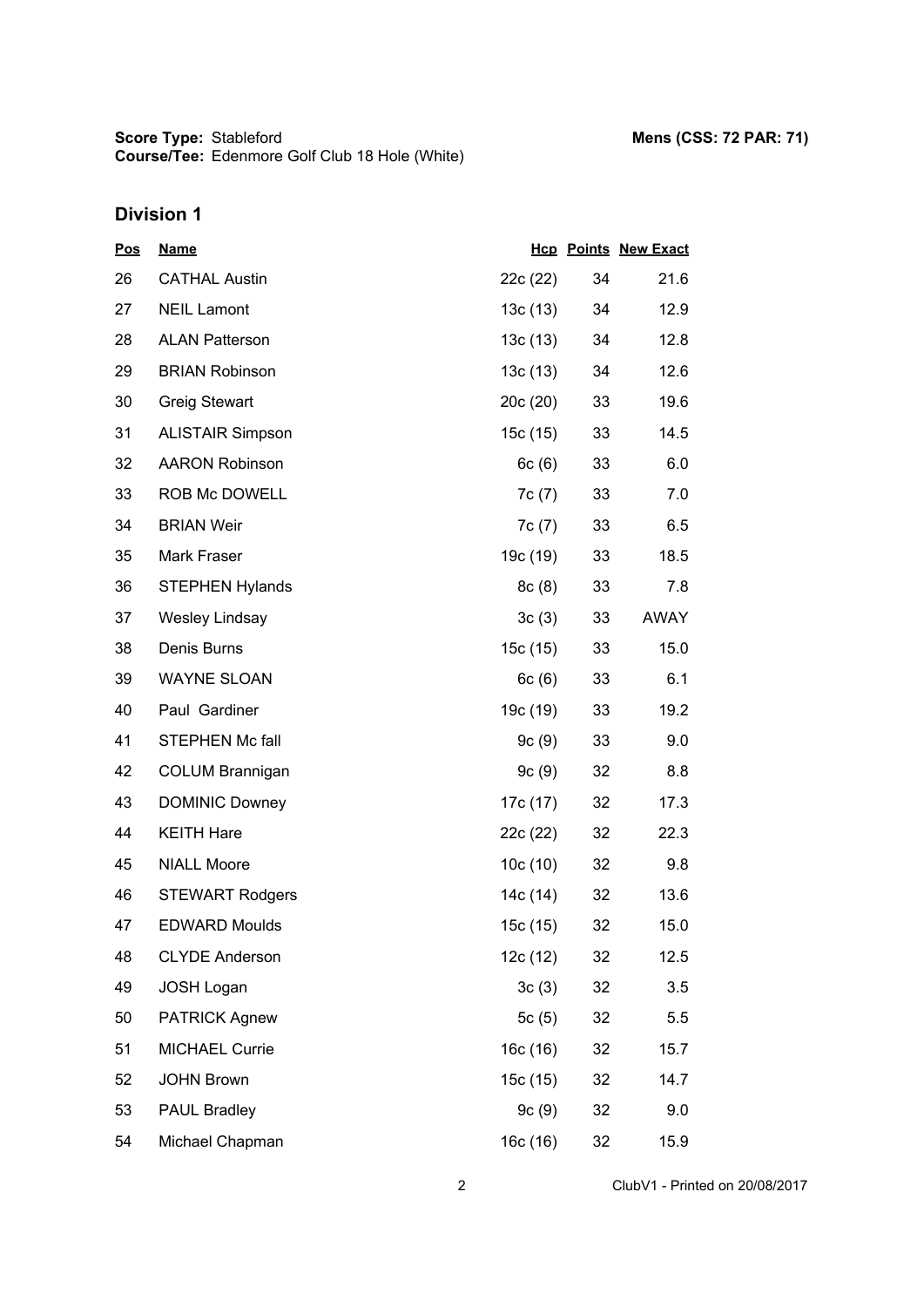| <u>Pos</u> | <b>Name</b>              |          |    | <b>Hcp Points New Exact</b> |
|------------|--------------------------|----------|----|-----------------------------|
| 55         | DAVID Mc ewen            | 18c (18) | 32 | 17.5                        |
| 56         | ADAM MC MINN             | 5c(5)    | 32 | 5.4                         |
| 57         | <b>MICHAEL Crow</b>      | 19c (19) | 31 | 19.3                        |
| 58         | <b>IAN Megarry</b>       | 13c(13)  | 31 | 12.8                        |
| 59         | <b>Robert Montgomery</b> | 18c (18) | 31 | 18.0                        |
| 60         | <b>GLEN Mc millan</b>    | 15c (15) | 31 | 15.5                        |
| 61         | <b>STUART Cameron</b>    | 14c (14) | 31 | 14.1                        |
| 62         | <b>PHILLIP Steele</b>    | 22c (22) | 31 | 21.7                        |
| 63         | <b>WILLIAM Lonsdale</b>  | 18c (18) | 31 | 17.8                        |
| 64         | <b>GERWYN Young</b>      | 11c(11)  | 31 | 10.8                        |
| 65         | <b>STEPHEN Baine</b>     | 12c (12) | 31 | 12.5                        |
| 66         | <b>PHILLIP Hughes</b>    | 16c(16)  | 31 | 16.0                        |
| 67         | <b>RICHARD Swain</b>     | 11c(11)  | 31 | 11.0                        |
| 68         | <b>RYAN Agnew</b>        | 13c(13)  | 31 | 13.5                        |
| 69         | <b>JOHN Stanage</b>      | 25c (25) | 31 | 25.0                        |
| 70         | <b>Stuart McNeill</b>    | 13c(13)  | 30 | 12.9                        |
| 71         | <b>JOHN Halliday</b>     | 18c (18) | 30 | 17.6                        |
| 72         | <b>HERBIE Boomer</b>     | 26c (26) | 30 | 25.9                        |
| 73         | <b>NEIL Mc dougall</b>   | 13c(13)  | 30 | 12.9                        |
| 74         | <b>GARRY Brown</b>       | 13c(13)  | 30 | 12.7                        |
| 75         | <b>WILLIAM Nesbitt</b>   | 12c(12)  | 30 | 11.9                        |
| 76         | <b>TOM Chapman</b>       | 16c (16) | 30 | 16.2                        |
| 77         | <b>GEOFF Burrowes</b>    | 14c (14) | 30 | 14.5                        |
| 78         | DAVID Waterworth         | 17c (17) | 30 | 16.6                        |
| 79         | PAUL Murray              | 8c(8)    | 29 | 7.7                         |
| 80         | <b>STEPHEN Cummings</b>  | 6c(6)    | 29 | 6.1                         |
| 81         | <b>ANDREW Patterson</b>  | 11c(11)  | 29 | 11.3                        |
| 82         | <b>BRIAN Clenaghan</b>   | 25c (25) | 29 | 25.3                        |
| 83         | <b>ROBERT Scott</b>      | 20c (20) | 29 | 20.3                        |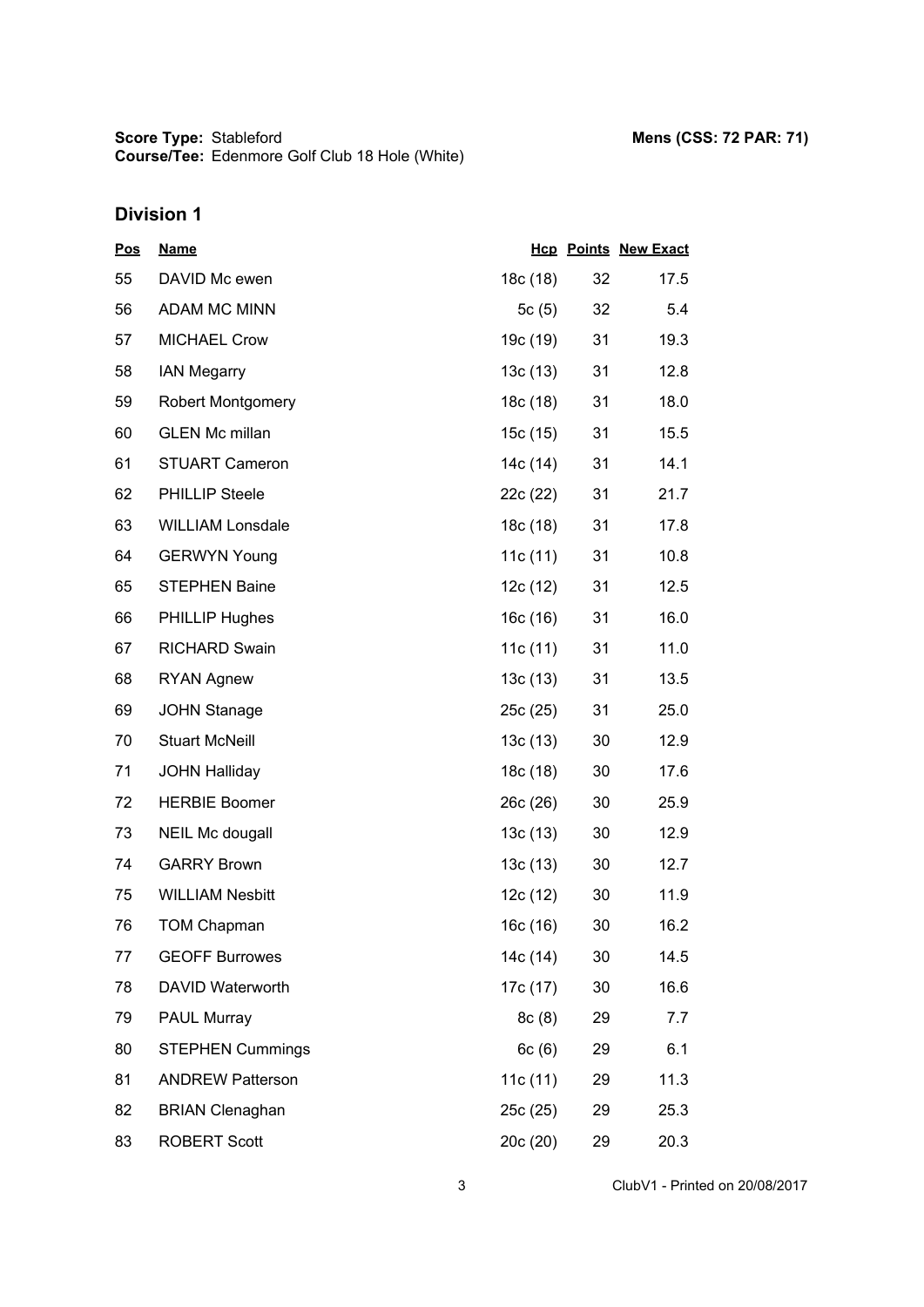| <u>Pos</u> | <b>Name</b>             |          |    | <b>Hcp Points New Exact</b> |
|------------|-------------------------|----------|----|-----------------------------|
| 84         | <b>JACKIE Gilliland</b> | 16c (16) | 29 | 16.5                        |
| 85         | Jackie Hosick           | 14c (14) | 29 | 13.7                        |
| 86         | WILLIAM WHITE           | 15c (15) | 29 | 15.3                        |
| 87         | <b>GERARD Delargy</b>   | 24c (24) | 29 | 24.0                        |
| 88         | <b>JOHN Childs</b>      | 18c (18) | 29 | 18.5                        |
| 89         | <b>ALAN Weir</b>        | 13c(13)  | 29 | 13.2                        |
| 90         | Gerard Keenan           | 21c(21)  | 29 | 21.2                        |
| 91         | Ciaran Connor           | 17c (17) | 29 | 16.7                        |
| 92         | <b>GLENN Robb</b>       | 14c (14) | 29 | 14.3                        |
| 93         | <b>MATT Trimble</b>     | 26c (26) | 29 | 25.6                        |
| 94         | PAUL Cassin             | 16c (16) | 29 | 15.7                        |
| 95         | DAVID Mc neill          | 13c(13)  | 29 | 13.5                        |
| 96         | <b>PAUL Fleming</b>     | 15c (15) | 29 | 14.8                        |
| 97         | <b>TONY Campbell</b>    | 13c(13)  | 28 | 12.7                        |
| 98         | <b>KEN Beeton</b>       | 15c (15) | 28 | 15.3                        |
| 99         | PAUL Mc kay             | 15c (15) | 28 | 14.7                        |
| 100        | <b>SEAN Magill</b>      | 17c (17) | 28 | 17.3                        |
| 101        | PETER WHITESIDE         | 15c (15) | 28 | 15.1                        |
| 102        | <b>JOHN Hart</b>        | 21c(21)  | 28 | 21.0                        |
| 103        | <b>STEPHEN Robb</b>     | 16c(16)  | 27 | 16.1                        |
| 104        | Louis Eyres             | 15c (15) | 27 | 14.8                        |
| 105        | <b>IAN Hutchison</b>    | 9c(9)    | 27 | 8.9                         |
| 106        | <b>TREVOR Mc neill</b>  | 27c (27) | 27 | 27.2                        |
| 107        | <b>ALAN Irwin</b>       | 24c (24) | 27 | 24.3                        |
| 108        | <b>STEPHEN Cocker</b>   | 15c (15) | 27 | 15.3                        |
| 109        | <b>KENNETH Logan</b>    | 17c (17) | 26 | 17.0                        |
| 110        | <b>WILLIAM Grant</b>    | 13c(13)  | 26 | 12.8                        |
| 111        | Mark Wilson             | 16c (16) | 26 | 16.5                        |
| 112        | <b>BILL Henderson</b>   | 10c(10)  | 26 | 10.3                        |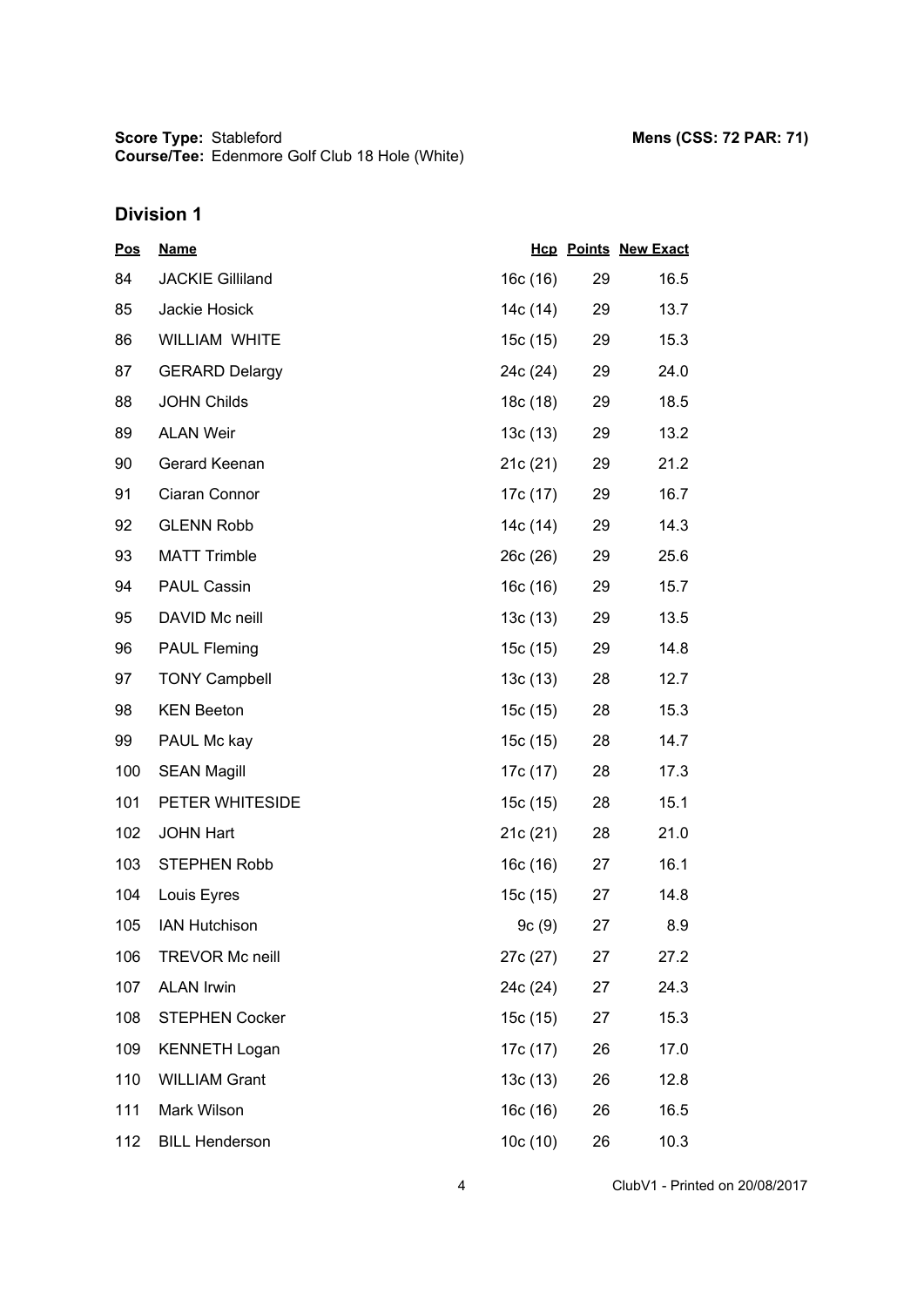**Score Type: Course/Tee:** Stableford **Mens (CSS: 72 PAR: 71)** Edenmore Golf Club 18 Hole (White)

| <u>Pos</u> | <b>Name</b>             |          |    | <b>Hcp Points New Exact</b> |
|------------|-------------------------|----------|----|-----------------------------|
| 113        | <b>KENNY Mc Aleenon</b> | 8c(8)    | 26 | 8.5                         |
| 114        | <b>DAMIEN Mullan</b>    | 22c (22) | 26 | 21.8                        |
| 115        | Roger Moody             | 17c (17) | 26 | 17.5                        |
| 116        | <b>IAN Little</b>       | 12c (12) | 26 | 11.9                        |
| 117        | <b>KEVIN Kelly</b>      | 26c (26) | 26 | 25.5                        |
| 118        | <b>KEITH CLAYTON</b>    | 22c (22) | 26 | 22.4                        |
| 119        | <b>AARON Smiley</b>     | 13c(13)  | 26 | 13.2                        |
| 120        | <b>Gary Starrett</b>    | 12c (12) | 25 | 12.0                        |
| 121        | PAUL J. Thompson        | 19c (19) | 25 | 18.9                        |
| 122        | <b>JOHN Graham</b>      | 20c(20)  | 25 | 19.7                        |
| 123        | Chris Brown             | 18c (18) | 25 | 18.2                        |
| 124        | <b>KEITH Robinson</b>   | 16c (16) | 24 | 15.7                        |
| 125        | <b>BRENDAN JAMISON</b>  | 13c(13)  | 24 | 13.5                        |
| 126        | <b>JAMES Henning</b>    | 23c (23) | 24 | 22.9                        |
| 127        | <b>WILLIAM Cosgrove</b> | 27c (27) | 24 | 26.9                        |
| 128        | <b>GERRY Mc clory</b>   | 12c (12) | 24 | 12.4                        |
| 129        | <b>HAROLD Spence</b>    | 16c (16) | 24 | 16.5                        |
| 130        | SEAN Mc cabe            | 12c (12) | 24 | 11.6                        |
| 131        | <b>ALAN Boomer</b>      | 14c (14) | 23 | 14.3                        |
| 132        | DOMINIQUE Legrand       | 28c (28) | 23 | 28.0                        |
| 133        | SAM Mc connell          | 16c (16) | 23 | 16.1                        |
| 134        | <b>ANDREW Bennett</b>   | 18c (18) | 23 | 18.1                        |
| 135        | James Allen             | 26c (26) | 23 | 25.7                        |
| 136        | <b>PAUL Magill</b>      | 21c (21) | 23 | 20.8                        |
| 137        | <b>STEPHEN Andrews</b>  | 8c(8)    | 22 | 7.7                         |
| 138        | <b>JOHN Truesdale</b>   | 15c (15) | 22 | 15.4                        |
| 139        | Ian Hamilton            | 17c (17) | 22 | 16.6                        |
| 140        | SEAN Mc elhatten        | 22c (22) | 21 | 22.3                        |
| 141        | PETER Nelson            | 20c (20) | 21 | 20.0                        |